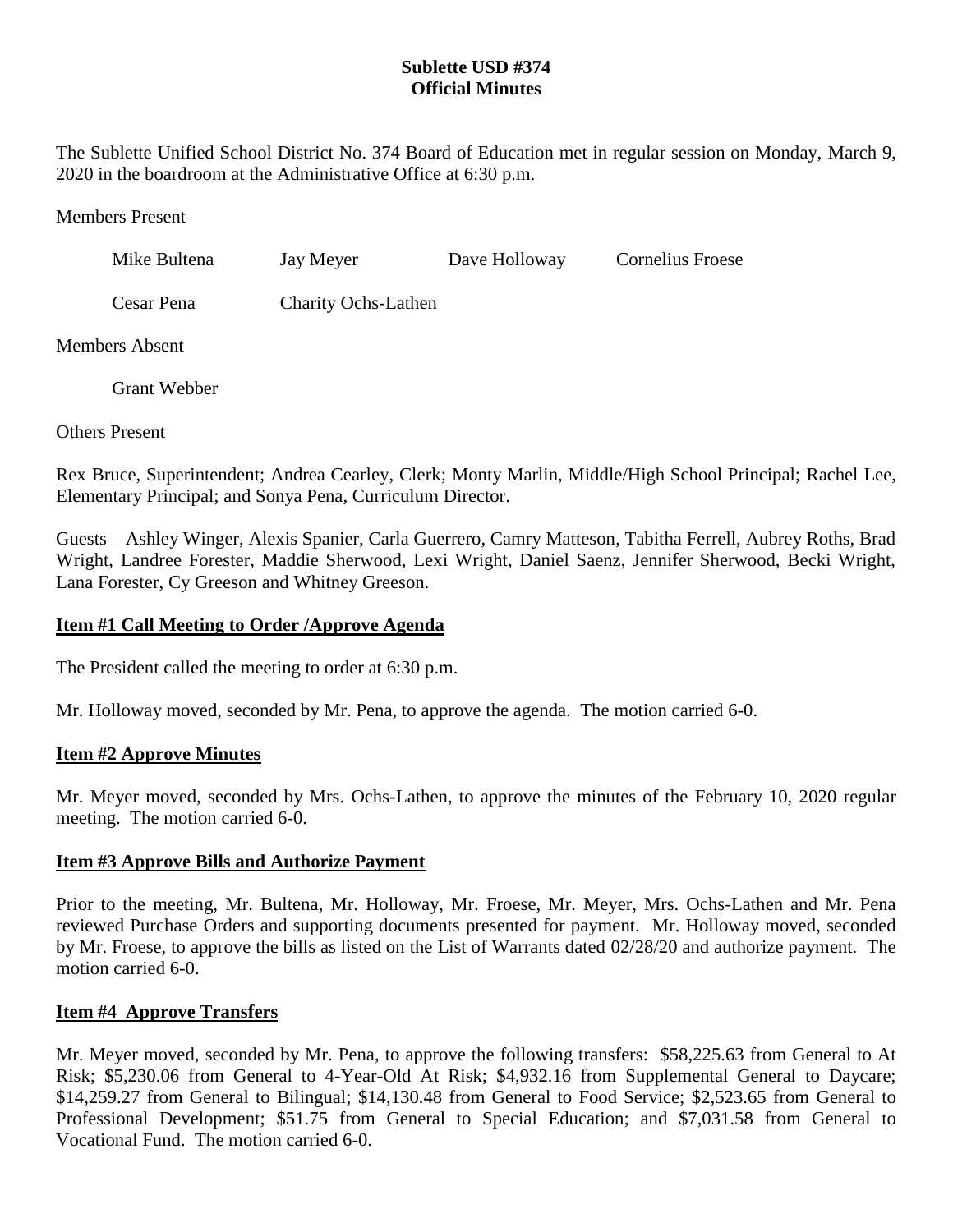Board Minutes Page 2 March 9, 2020

## **PUBLIC FORUM**

Mrs. Ferrell and Mrs. Roths were present along with their Science Fair students who attended the Regional Science Fair March  $7<sup>th</sup>$  in Liberal and qualified for the State Science Fair in Wichita. Lexi Wright, Maddie Sherwood, Landree Forester, Brad Wright, Daniel Saenz and Cy Greeson gave a brief presentation on their projects.

### **Reports**

### Curriculum

Mrs. Pena reported that the LINK Conference in Los Angeles was cancelled due to the Coronavirus. March 23<sup>rd</sup> will be an In-Service day following Spring Break. She reported Lindsay Fitzgerald, school nurse, has worked on the health standards with Kason Siemens at the high school.

### Principals

Mrs. Lee reported the elementary students took 22 projects to the Regional Science Fair at SCCC last Saturday and 7 students qualified to advance to the State Science Fair in Wichita on March 27th. Wednesday, March 11<sup>th</sup>, the elementary will hold a "Wash Your Hands" experiment sponsored by the Haskell County Extension Office.

Mr. Marlin reported 14 students with 10 projects qualified for the State Science Fair on March  $27<sup>th</sup>$  in Wichita; our Scholar's Bowl team are the 2A State Champions!!; Middle School Quiz Bowl team placed 3<sup>rd</sup> at League last week; February 26<sup>th</sup> was League Music where the majority of our choir and band students received I ratings; Middle School Geography Bee winner, Keaton Mason, qualified for State on March 27<sup>th</sup> in Abilene, but unfortunately it has been cancelled; High School students took a field trip to Lakin to listen to a former pro basketball player who gave a motivational message on substance abuse; the middle school Topeka trip is planned for March 24<sup>th</sup> and 25<sup>th</sup> pending cancellation due to Coronavirus; FFA, KAYs, MLO and FCA have tentatively scheduled a community work day for Fri., April 3<sup>rd</sup>; and Mr. Marlin handed out information to the Board on ACT testing results from the 2019 graduating class.

### Activities Director

Mr. Marlin gave the report for Mr. Carter who was at a coaches meeting. He reported on the current number of students who are out for the spring sports of track, baseball, softball and golf.

### SWPRSC/HPEC

Mr. Meyer reported on the SWPRSC Board meeting. Mr. Bultena reported on the HPEC meeting.

### Superintendent:

Mr. Bruce shared with the board that his report was good from his last visit to MD Anderson in Houston. He reported he is planning on attending some job fairs at OSU and OU trying to look for new teachers and promoting the advantages of working for our school district. Mrs. Lee, Mr. Marlin, Bob McMullen, Lindsay Fitzgerald and Mr. Bruce all attended a county-wide meeting/discussion about the Coronavirus on March 6th.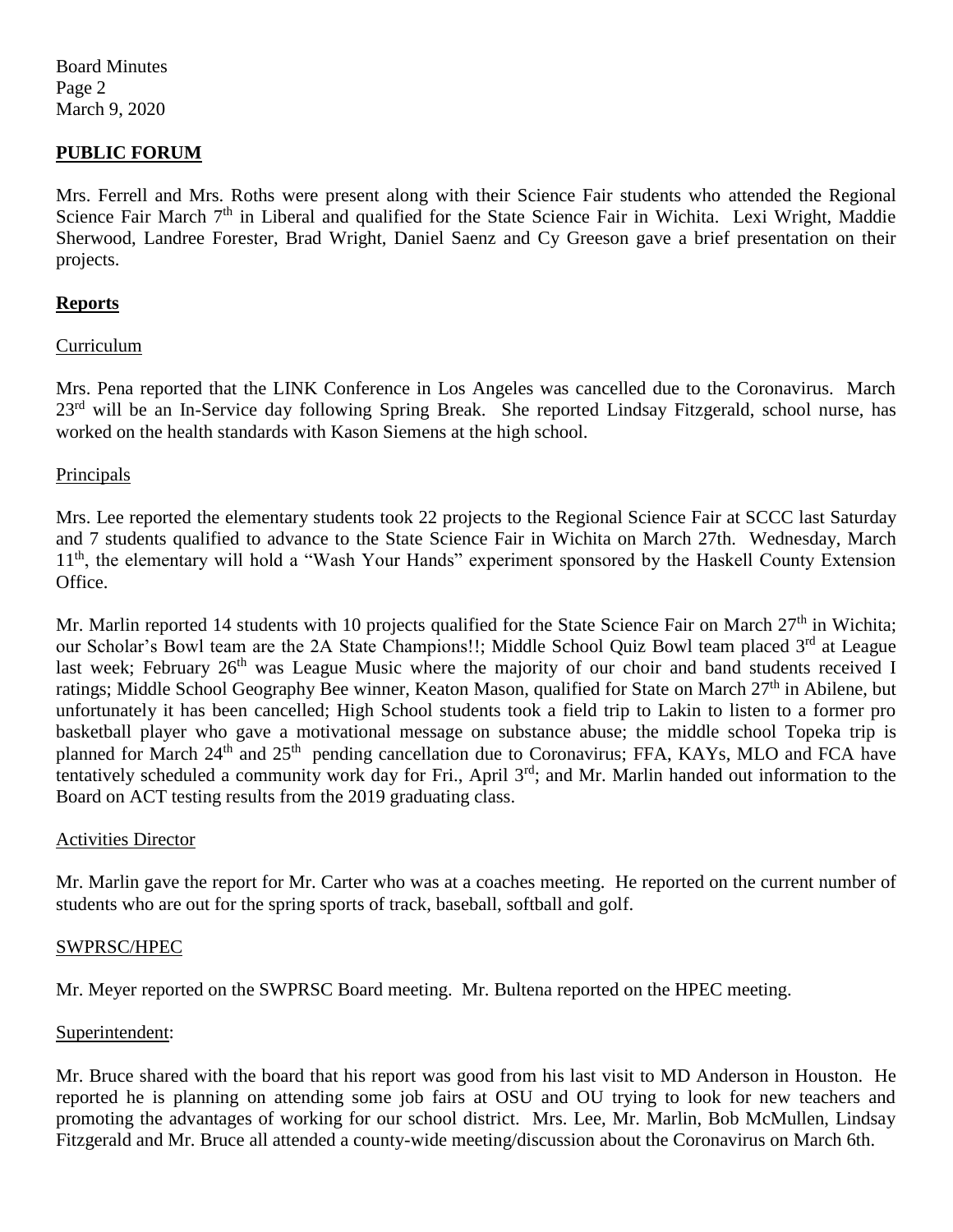Board Minutes Page 3 March 9, 2020

Emergency management and the County Health Department are very well prepared as to how they will respond if and when the Coronavirus comes to the county.

# **Item #5 Executive Session – Non-Elected Personnel**

Mr. Bultena moved, seconded by Mr. Pena, to go into executive session to discuss an individual employee's performance and a potential employee pursuant to non-elected personnel exception under KOMA, to include Mr. Marlin and Mr. Bruce in executive session, and the open meeting will resume in the boardroom at 7:42 p.m. The motion carried 6-0.

The Board reconvened to open session at 7:42 p.m.

Mr. Bultena moved, seconded by Mr. Pena, to go into executive session to discuss an individual employee's performance and a potential employee pursuant to non-elected personnel exception under KOMA, to include Mr. Marlin and Mr. Bruce in executive session, and the open meeting will resume in the boardroom at 7:55 p.m. The motion carried 6-0.

The Board reconvened to open session at 7:55 p.m.

Mr. Bultena moved, seconded by Mr. Pena, to go into executive session to discuss an individual employee's performance and a potential employee pursuant to non-elected personnel exception under KOMA, to include Mr. Marlin and Mr. Bruce in executive session, and the open meeting will resume in the boardroom at 8:15 p.m. The motion carried 6-0.

The Board reconvened to open session at 8:15 p.m.

Mr. Bultena moved, seconded by Mr. Pena, to go into executive session to discuss an individual employee's performance and a potential employee pursuant to non-elected personnel exception under KOMA, to include Mr. Marlin and Mr. Bruce in executive session, and the open meeting will resume in the boardroom at 8:20 p.m. The motion carried 6-0.

The Board reconvened to open session at 8:20 p.m.

Mr. Bultena moved, seconded by Mr. Pena, to go into executive session to discuss an individual employee's performance and a potential employee pursuant to non-elected personnel exception under KOMA, to include Mr. Marlin and Mr. Bruce in executive session, and the open meeting will resume in the boardroom at 8:30 p.m. The motion carried 6-0.

The Board reconvened to open session at 8:30 p.m.

# **Item #6 Resignations**

Mr. Meyer moved, seconded by Mr. Froese, to accept the resignation and retirement of Bernie Leverett as High School Science teacher with gratitude for 20 years of service to USD #374. The motion carried 6-0.

Mr. Pena moved, seconded by Mr. Holloway, to accept the resignation of Will Johnson as Vo-Ag teacher and FFA sponsor with gratitude for starting our FFA program. The motion carried 6-0.